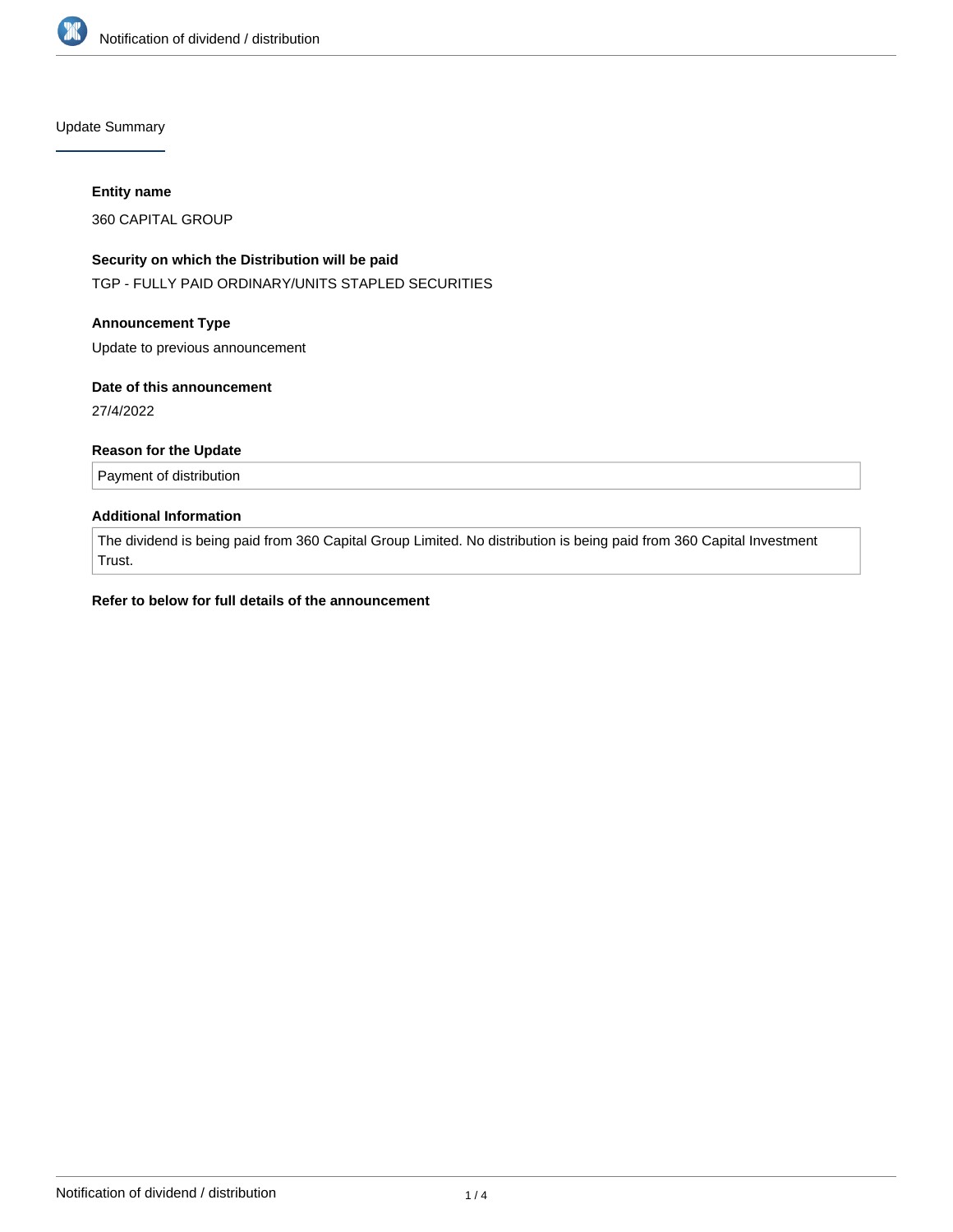

Announcement Details

Part 1 - Entity and announcement details

#### **1.1 Name of +Entity**

360 CAPITAL GROUP

# **1.2 Registered Number Type**

other

# **Registration Number**

360 Capital Group Limited ACN 113 569 136 360 Capital Investment Trust ARSN 104 552 598

# **1.3 ASX issuer code**

TGP

# **1.4 The announcement is**

Update/amendment to previous announcement

# **1.4a Reason for update to a previous announcement**

Payment of distribution

#### **1.4b Date of previous announcement(s) to this update**

25/3/2022

#### **1.5 Date of this announcement**

27/4/2022

# **1.6 ASX +Security Code**

**TGP** 

# **ASX +Security Description**

FULLY PAID ORDINARY/UNITS STAPLED SECURITIES

Part 2A - All dividends/distributions basic details

#### **2A.1 Type of dividend/distribution C** Ordinary

**2A.2 The Dividend/distribution:**

relates to a period of one quarter

**2A.3 The dividend/distribution relates to the financial reporting or payment period ending ended/ending (date)**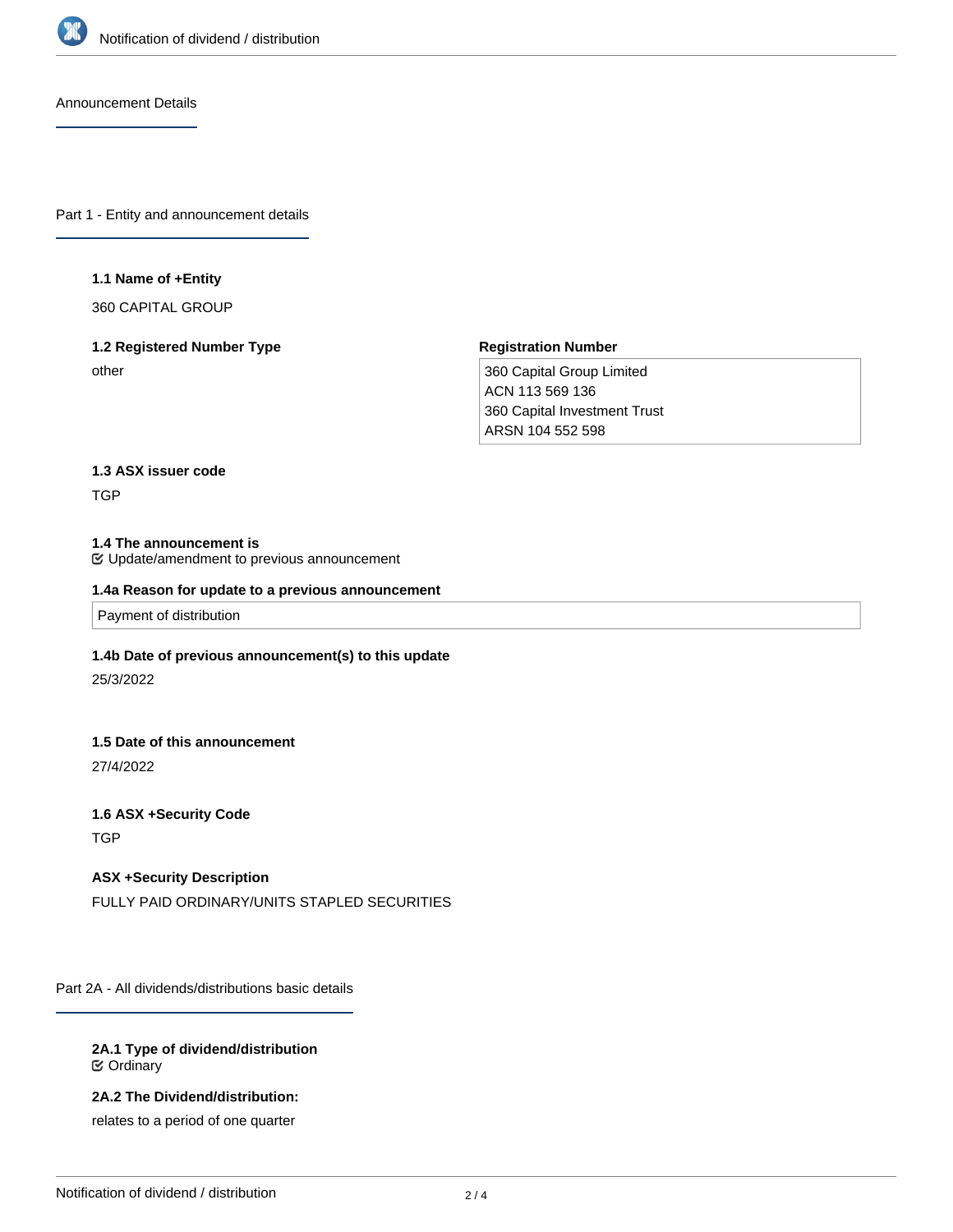

**2A.3 The dividend/distribution relates to the financial reporting or payment period ending ended/ending (date)**

31/3/2022

# **2A.4 +Record Date**

31/3/2022

# **2A.5 Ex Date**

30/3/2022

# **2A.6 Payment Date**

27/4/2022

**2A.7 Are any of the below approvals required for the dividend/distribution before business day 0 of the timetable?**

- **•** Security holder approval
- **Court approval**
- **Lodgement of court order with +ASIC**
- **ACCC approval**
- **FIRB approval**
- **Another approval/condition external to the entity required before business day 0 of the timetable for the dividend/distribution.**

No

# **2A.8 Currency in which the dividend/distribution is made ("primary currency")**

AUD - Australian Dollar

**2A.9 Total dividend/distribution payment amount per +security (in primary currency) for all dividends/distributions notified in this form Estimated or Actual?** Actual

AUD 0.01500000

**2A.10 Does the entity have arrangements relating to the currency in which the dividend/distribution is paid to securityholders that it wishes to disclose to the market?** No

**2A.11 Does the entity have a securities plan for dividends/distributions on this +security?** We have a Dividend/Distribution Reinvestment Plan (DRP)

**2A.11a If the +entity has a DRP, is the DRP applicable to this dividend/distribution? K** No

**2A.12 Does the +entity have tax component information apart from franking?** No

Part 3A - Ordinary dividend/distribution

**3A.1 Is the ordinary dividend/distribution estimated at this time?**